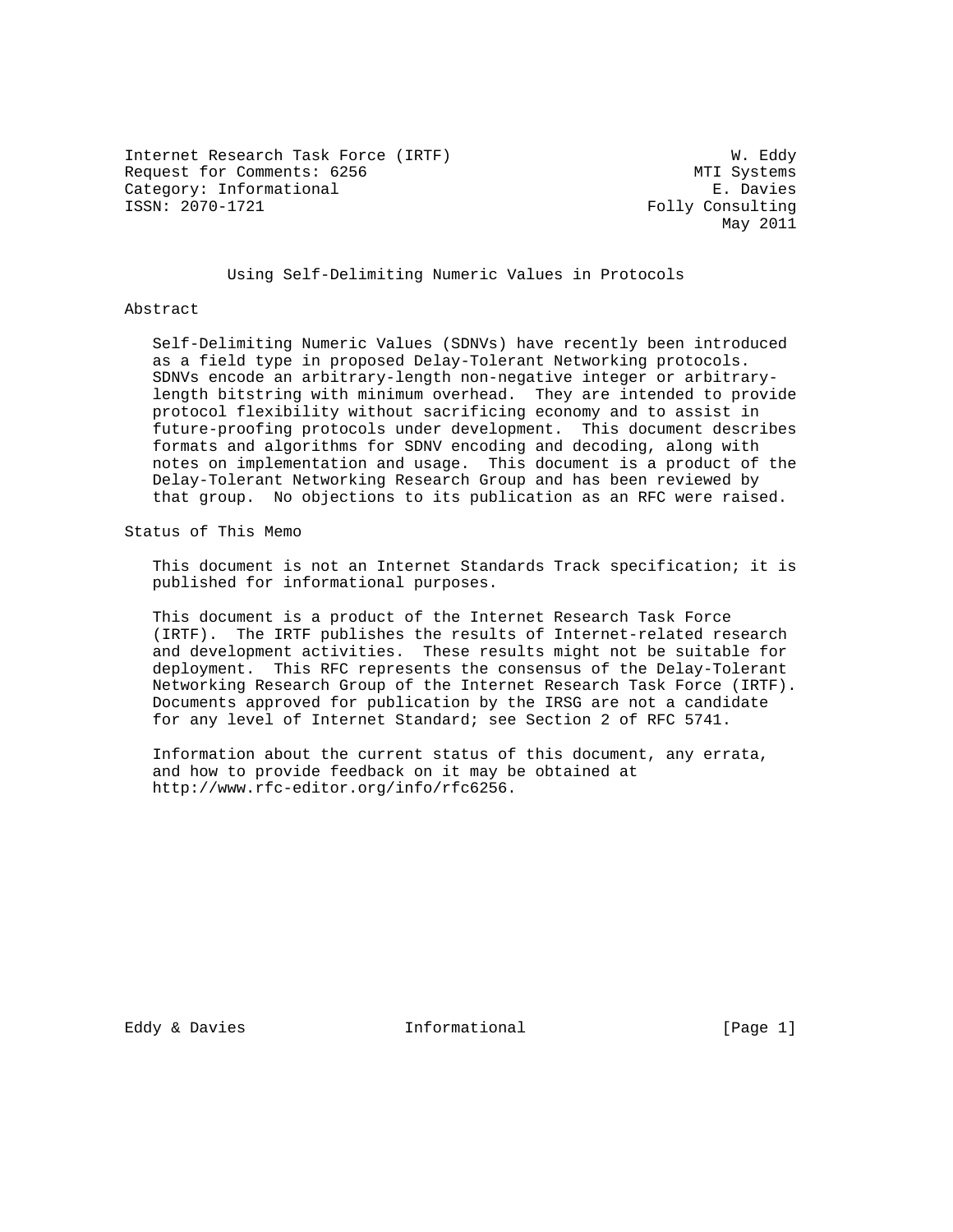Copyright Notice

 Copyright (c) 2011 IETF Trust and the persons identified as the document authors. All rights reserved.

 This document is subject to BCP 78 and the IETF Trust's Legal Provisions Relating to IETF Documents (http://trustee.ietf.org/license-info) in effect on the date of publication of this document. Please review these documents carefully, as they describe your rights and restrictions with respect to this document.

# Table of Contents

| 3.3. Limitations of Implementations 10 |
|----------------------------------------|
|                                        |
|                                        |
|                                        |
|                                        |
|                                        |

#### 1. Introduction

 This document is a product of the Internet Research Task Force (IRTF) Delay-Tolerant Networking (DTN) Research Group (DTNRG). The document has received review and support within the DTNRG, as discussed in the Acknowledgements section of this document.

 This document begins by describing the drawbacks of using fixed-width protocol fields. It then provides some background on the Self- Delimiting Numeric Values (SDNVs) proposed for use in DTN protocols, and motivates their potential applicability in other networking protocols. The DTNRG has created SDNVs to meet the challenges it attempts to solve, and it has been noted that SDNVs closely resemble certain constructs within ASN.1 and even older ITU protocols, so the problems are not new or unique to DTN. SDNVs focus strictly on numeric values or bitstrings, while other mechanisms have been developed for encoding more complex data structures, such as ASN.1

Eddy & Davies **Informational** [Page 2]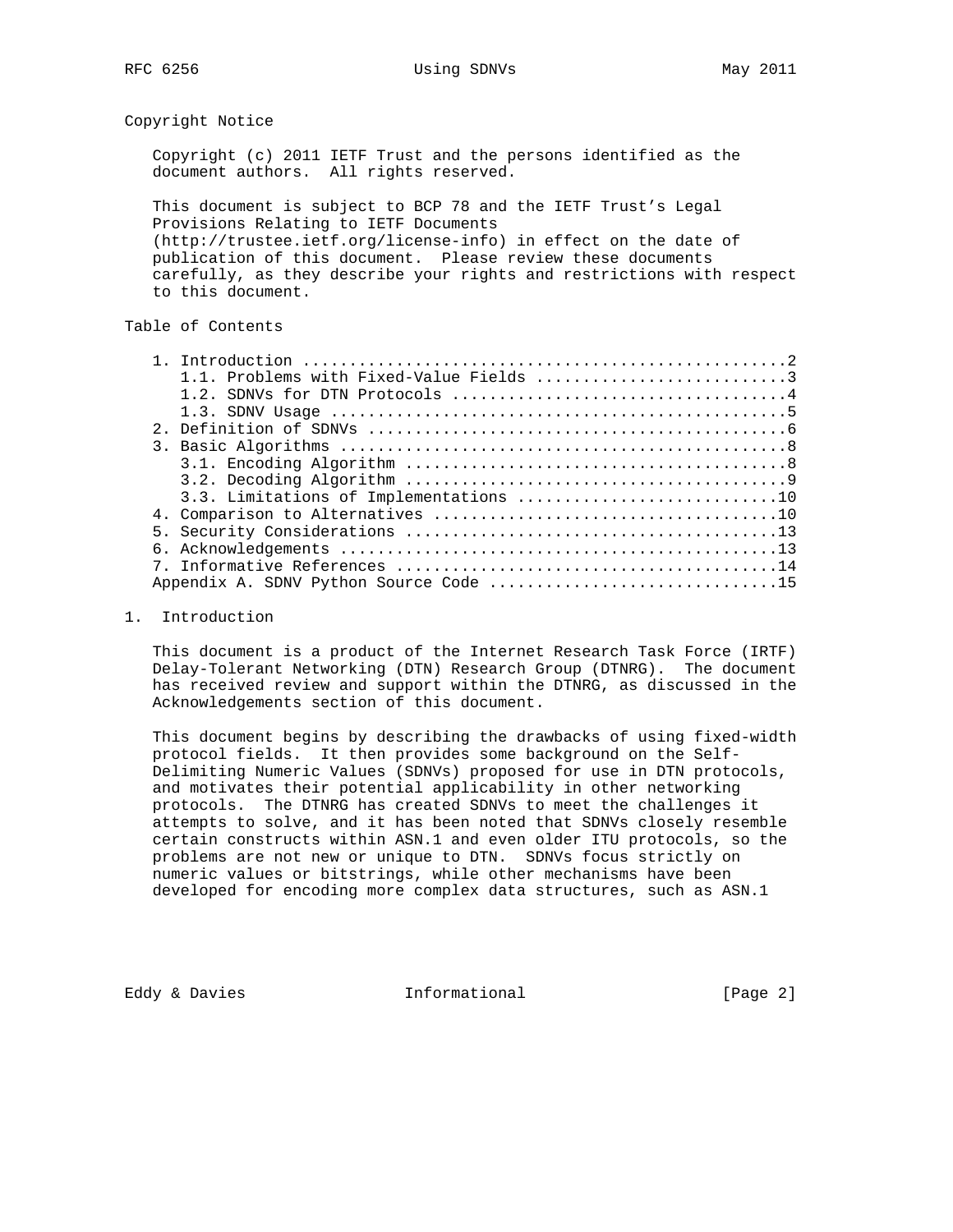encoding rules and Haverty's Message Services Data Transmission Protocol (MSDTP) [RFC0713]. Because of this focus, SDNVs can be quickly implemented with only a small amount of code.

 SDNVs are tersely defined in both the Bundle Protocol [RFC5050] and Licklider Transmission Protocol (LTP) [RFC5326] specifications, due to the flow of document production in the DTNRG. This document clarifies and further explains the motivations and engineering decisions behind SDNVs.

### 1.1. Problems with Fixed-Value Fields

 Protocol designers commonly face an optimization problem in determining the proper size for header fields. There is a strong desire to keep fields as small as possible, in order to reduce the protocol's overhead and also allow for fast processing. Since protocols can be used for many years (even decades) after they are designed, and networking technology has tended to change rapidly, it is not uncommon for the use, deployment, or performance of a particular protocol to be limited or infringed upon by the length of some header field being too short. Two well-known examples of this phenomenon are the TCP-advertised receive window and the IPv4 address length.

 TCP segments contain an advertised receive window field that is fixed at 16 bits [RFC0793], encoding a maximum value of around 65 kilobytes. The purpose of this value is to provide flow control, by allowing a receiver to specify how many sent bytes its peer can have outstanding (unacknowledged) at any time, thus allowing the receiver to limit its buffer size. As network speeds have grown by several orders of magnitude since TCP's inception, the combination of the 65 kilobyte maximum advertised window and long round-trip times prevented TCP senders from being able to achieve the high throughput that the underlying network supported. This limitation was remedied through the use of the Window Scale option [RFC1323], which provides a multiplier for the advertised window field. However, the Window Scale multiplier is fixed for the duration of the connection, requires support from each end of a TCP connection, and limits the precision of the advertised receive window, so this is certainly a less-than-ideal solution. Because of the field width limit in the original design however, the Window Scale is necessary for TCP to reach high sending rates.

 An IPv4 address is fixed at 32 bits [RFC0791] (as a historical note, an early version of the IP header format specification in [IEN21] used variable-length addresses in multiples of 8 bits up to 120 bits). Due to the way that subnetting and assignment of address blocks was performed, the number of IPv4 addresses has been seen as a

Eddy & Davies **Informational** [Page 3]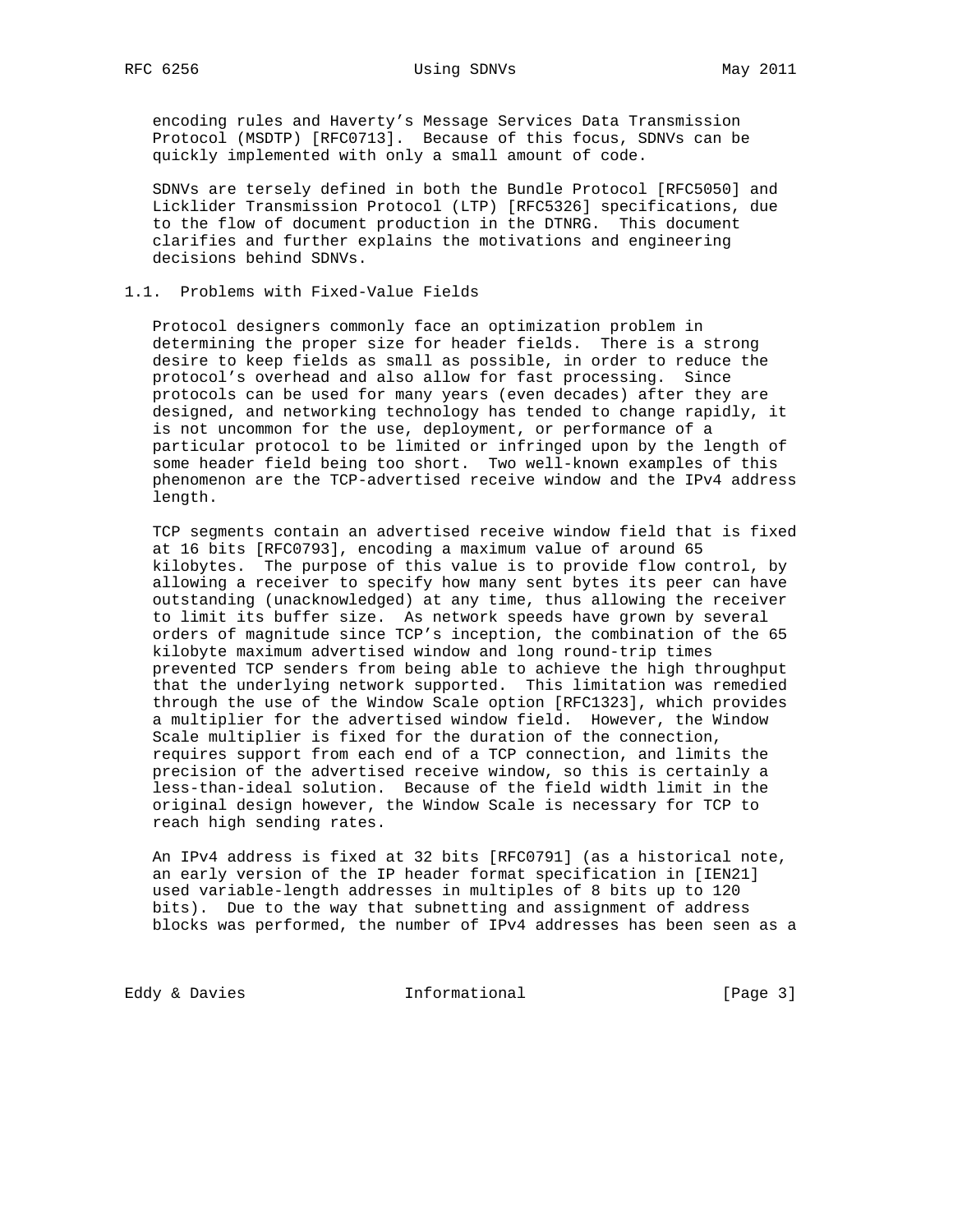limit to the growth of the Internet [Hain05]. Two divergent paths to solve this problem have been the use of Network Address Translators (NATs) and the development of IPv6. NATs have caused a number of other issues and problems [RFC2993], leading to increased complexity and fragility, as well as forcing workarounds to be engineered for many other protocols to function within a NATed environment. The IPv6 solution's transitional work has been underway for several years, but has still only just begun to have visible impact on the global Internet.

 Of course, in both the case of the TCP receive window and IPv4 address length, the field size chosen by the designers seemed like a good idea at the time. The fields were more than big enough for the originally perceived usage of the protocols, and yet were small enough to allow the headers to remain compact and relatively easy and efficient to parse on machines of the time. The fixed sizes that were defined represented a trade-off between the scalability of the protocol versus the overhead and efficiency of processing. In both cases, these engineering decisions turned out to be painfully restrictive in the longer term.

#### 1.2. SDNVs for DTN Protocols

 In specifications for the DTN Bundle Protocol (BP) [RFC5050] and Licklider Transmission Protocol (LTP) [RFC5326], SDNVs have been used for several fields including identifiers, payload/header lengths, and serial (sequence) numbers. SDNVs were developed for use in these types of fields, to avoid sending more bytes than needed, as well as avoiding fixed sizes that may not end up being appropriate. For example, since LTP is intended primarily for use in long-delay interplanetary communications [RFC5325], where links may be fairly low in capacity, it is desirable to avoid the header overhead of routinely sending a 64-bit field where a 16-bit field would suffice. Since many of the nodes implementing LTP are expected to be beyond the current range of human spaceflight, upgrading their on-board LTP implementations to use longer values if the defined fields are found to be too short would also be problematic. Furthermore, extensions similar in mechanism to TCP's Window Scale option are unsuitable for use in DTN protocols since, due to high delays, DTN protocols must avoid handshaking and configuration parameter negotiation to the greatest extent possible. All of these reasons make the choice of SDNVs for use in DTN protocols attractive.

Eddy & Davies **Informational** [Page 4]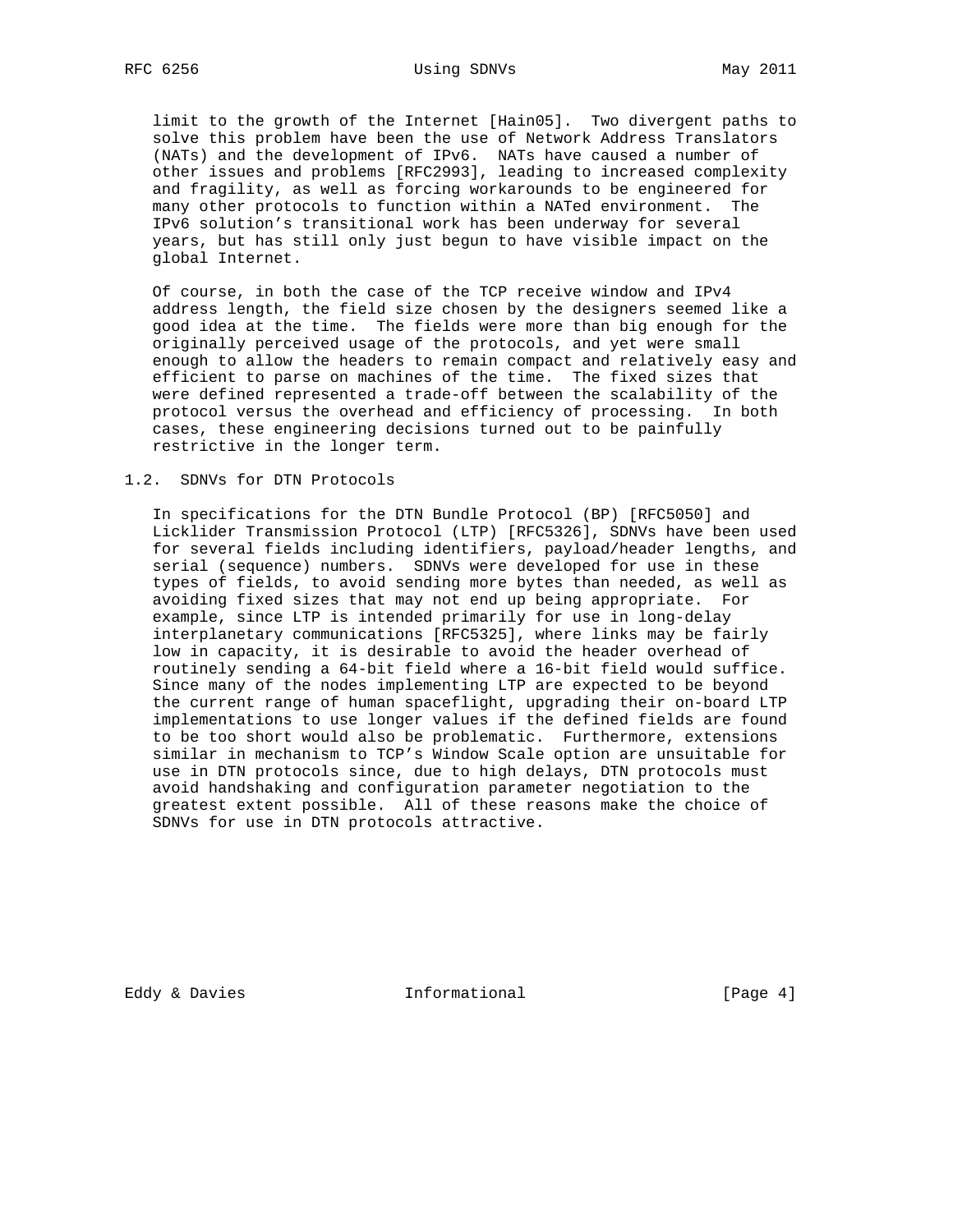#### 1.3. SDNV Usage

 In short, an SDNV is simply a way of representing non-negative integers (both positive integers of arbitrary magnitude and 0), without expending much unnecessary space. This definition allows SDNVs to represent many common protocol header fields, such as:

- o Random identification fields as used in the IPsec Security Parameters Index or in IP headers for fragment reassembly (Note: the 16-bit IP ID field for fragment reassembly was recently found to be too short in some environments [RFC4963]).
- o Sequence numbers as in TCP or the Stream Control Transmission Protocol (SCTP).
- o Values used in cryptographic algorithms such as RSA keys, Diffie- Hellman key agreement, or coordinates of points on elliptic curves.
- o Message lengths as used in file transfer protocols.
- o Nonces and cookies.

 As any bitfield can be interpreted as an unsigned integer, SDNVs can also encode arbitrary-length bitfields, including bitfields representing signed integers or other data types; however, this document assumes SDNV encoding and decoding in terms of unsigned integers. Implementations may differ in the interface that they provide to SDNV encoding and decoding functions, in terms of whether the values are numeric, bitfields, etc.; this detail does not alter the representation or algorithms described in this document.

 The use of SDNVs rather than fixed-length fields gives protocol designers the ability to ameliorate the consequences of making difficult-to-reverse field-sizing decisions, as the SDNV format grows and shrinks depending on the particular value encoded. SDNVs do not necessarily provide optimal encodings for values of any particular length; however, they allow protocol designers to avoid potential blunders in assigning fixed lengths and remove the complexity involved with either negotiating field lengths or constructing protocol extensions. However, if SDNVs are used to encode bitfields, it is essential that the sender and receiver have a consistent interpretation of the decoded value. This is discussed further in Section 2.

 To our knowledge, at this time, no IETF transport or network-layer protocol designed for use outside of the DTN domain has proposed to use SDNVs; however, there is no inherent reason not to use SDNVs more

Eddy & Davies **Informational** [Page 5]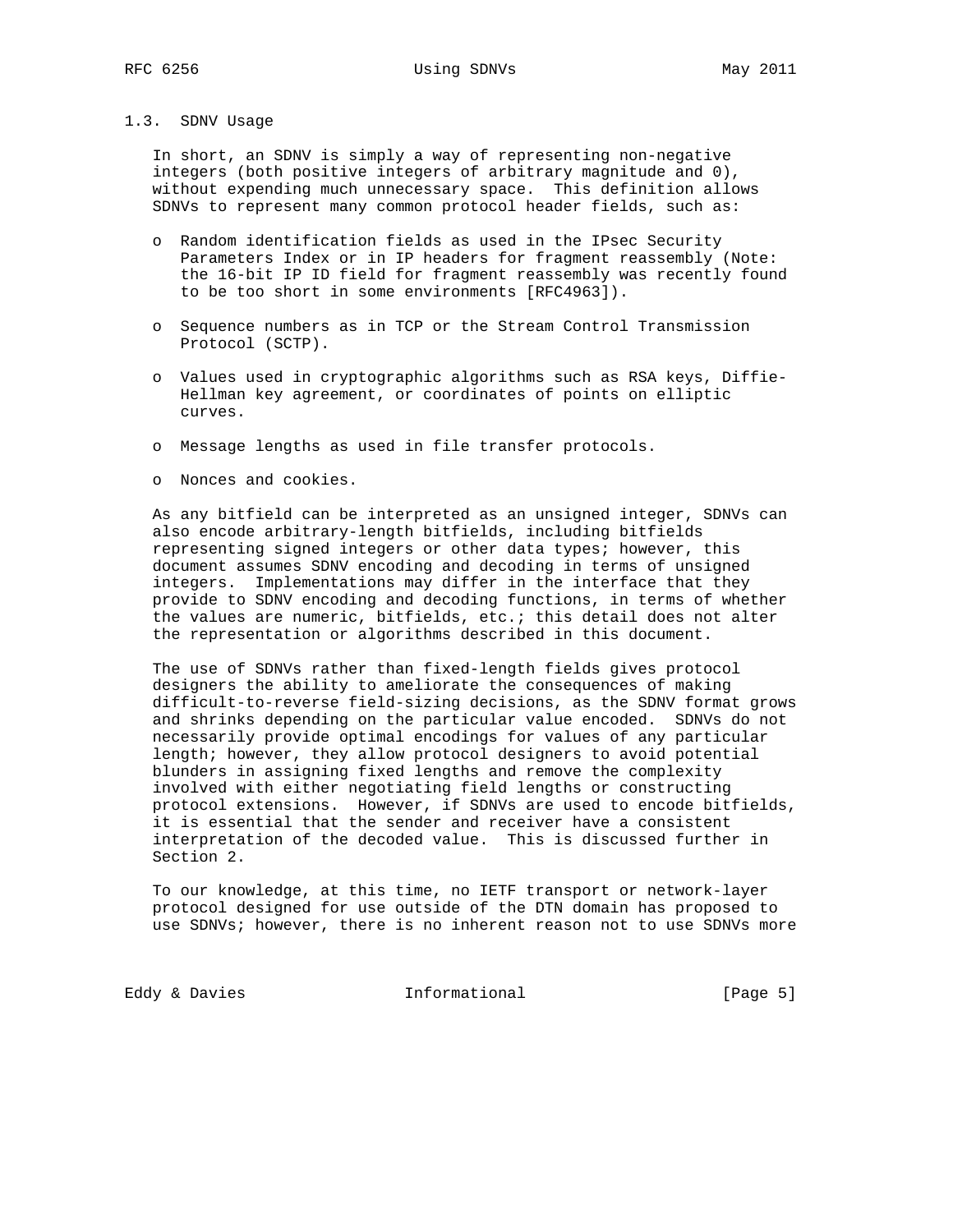broadly in the future. The two examples cited here, of fields that have proven too small in general Internet protocols, are only a small sampling of the much larger set of similar instances that the authors can think of. Outside the Internet protocols, within ASN.1 and previous ITU protocols, constructs very similar to SDNVs have been used for many years due to engineering concerns very similar to those facing the DTNRG.

 Many protocols use a Type-Length-Value method for encoding variable length fields (e.g., TCP's options format or many of the fields in the Internet Key Exchange Protocol version 2 (IKEv2)). An SDNV is equivalent to combining the length and value portions of this type of field, with the overhead of the length portion amortized out over the bytes of the value. The penalty paid for this in an SDNV may be several extra bytes for long values (e.g., 1024-bit RSA keys). See Section 4 for further discussion and a comparison.

 As is shown in later sections, for large values, the current SDNV scheme is fairly inefficient in terms of space (1/8 of the bits are overhead) and not particularly easy to encode/decode in comparison to alternatives. The best use of SDNVs may often be to define the Length field of a TLV structure to be an SDNV whose value is the length of the TLV's Value field. In this way, one can avoid forcing large numbers from being directly encoded as an SDNV, yet retain the extensibility that using SDNVs grants.

#### 2. Definition of SDNVs

 Early in the work of the DTNRG, it was agreed that the properties of an SDNV were useful for DTN protocols. The exact SDNV format used by the DTNRG evolved somewhat over time before the publication of the initial RFCs on LTP and BP. An earlier version (see the initial version of LTP Internet Draft [BRF04]) bore a resemblance to the ASN.1 [ASN1] Basic Encoding Rules (BER) [X.690] for lengths (Section 8.1.3 of X.690). The current SDNV format is the one used by ASN.1 BER for encoding tag identifiers greater than or equal to 31 (Section 8.1.2.4.2 of X.690). A comparison between the current SDNV format and the early SDNV format is made in Section 4.

 The format currently used is very simple. Before encoding, an integer is represented as a left-to-right bitstring beginning with its most significant bit and ending with its least significant bit. If the bitstring's length is not a multiple of 7, then the string is left-padded with zeros. When transmitted, the bits are encoded into a series of bytes. The low-order 7 bits of each byte in the encoded format are taken left-to-right from the integer's bitstring

Eddy & Davies **Informational** [Page 6]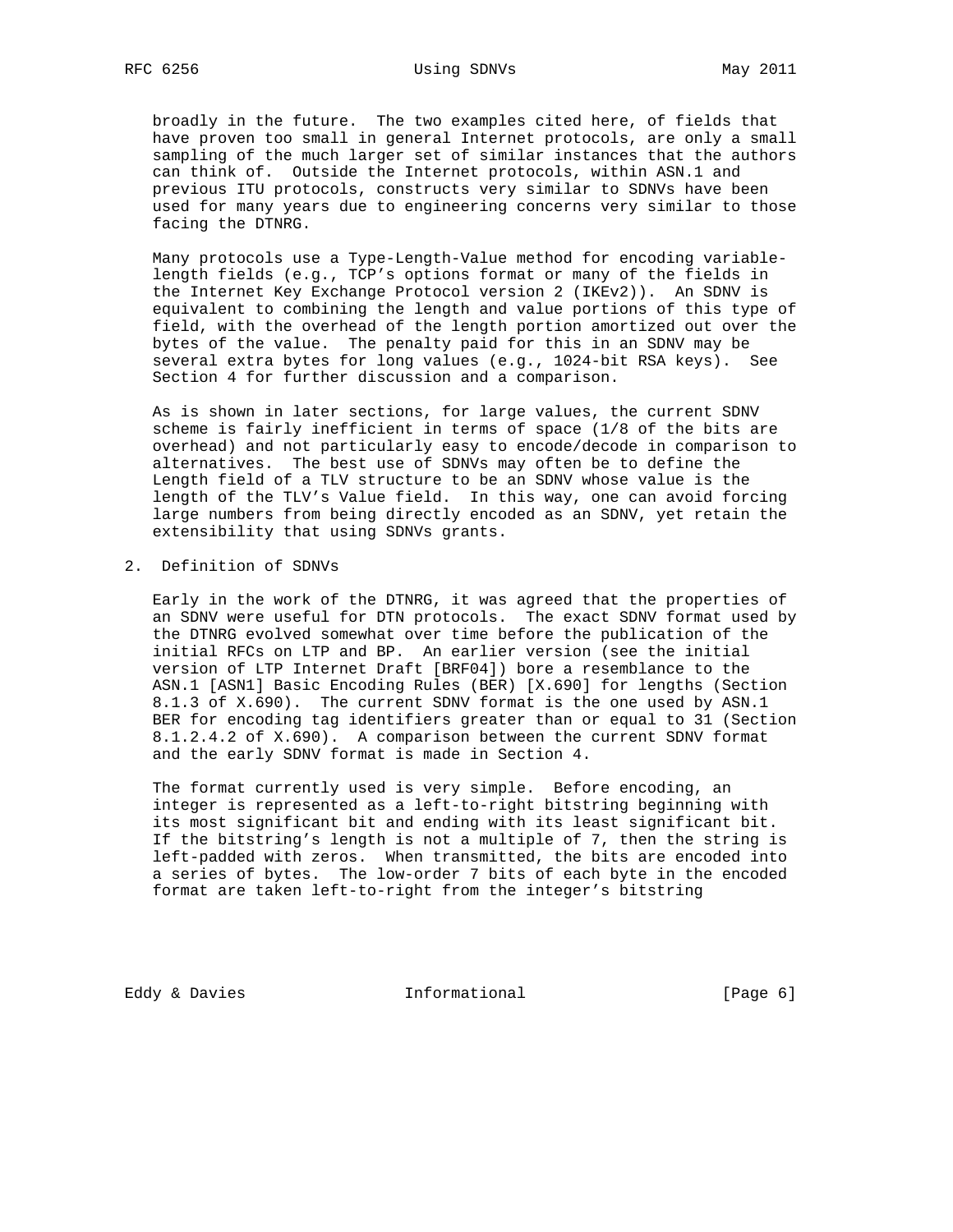representation. The most significant bit of each byte specifies whether it is the final byte of the encoded value (when it holds a 0), or not (when it holds a 1).

For example:

- o 1 (decimal) is represented by the bitstring "0000001" and encoded as the single byte 0x01 (in hexadecimal).
- o 128 is represented by the bitstring "10000001 00000000" and encoded as the bytes 0x81 followed by 0x00.
- o Other values can be found in the test vectors of the source code in Appendix A.

 To be perfectly clear, and avoid potential interoperability issues (as have occurred with ASN.1 BER time values), we explicitly state two considerations regarding zero-padding. (1) When encoding SDNVs, any leading (most significant) zero bits in the input number might be discarded by the SDNV encoder. Protocols that use SDNVs should not rely on leading-zeros being retained after encoding and decoding operations. (2) When decoding SDNVs, the relevant number of leading zeros required to pad up to a machine word or other natural data unit might be added. These are put in the most significant positions in order to not change the value of the number. Protocols using SDNVs should consider situations where lost zero-padding may be problematic.

 The issues of zero-padding are particularly relevant where an SDNV is being used to represent a bitfield to be transmitted by a protocol. The specification of the protocol and any associated IANA registry should specify the allocation and usage of bit positions within the unencoded field. Unassigned and reserved bits in the unencoded field will be treated as zeros by the SDNV encoding prior to transmission. Assuming the bit positions are numbered starting from 0 at the least significant bit position in the integer representation, then if higher-numbered positions in the field contain all zeros, the encoding process may not transmit these bits explicitly (e.g., if all the bit positions numbered 7 or higher are zeros, then the transmitted SDNV can consist of just one octet). On reception, the decoding process will treat any untransmitted higher-numbered bits as zeros. To ensure correct operation of the protocol, the sender and receiver must have a consistent interpretation of the width of the bitfield. This can be achieved in various ways:

 o the bitfield width is implicitly defined by the version of the protocol in use in the sender and receiver,

Eddy & Davies **Informational** [Page 7]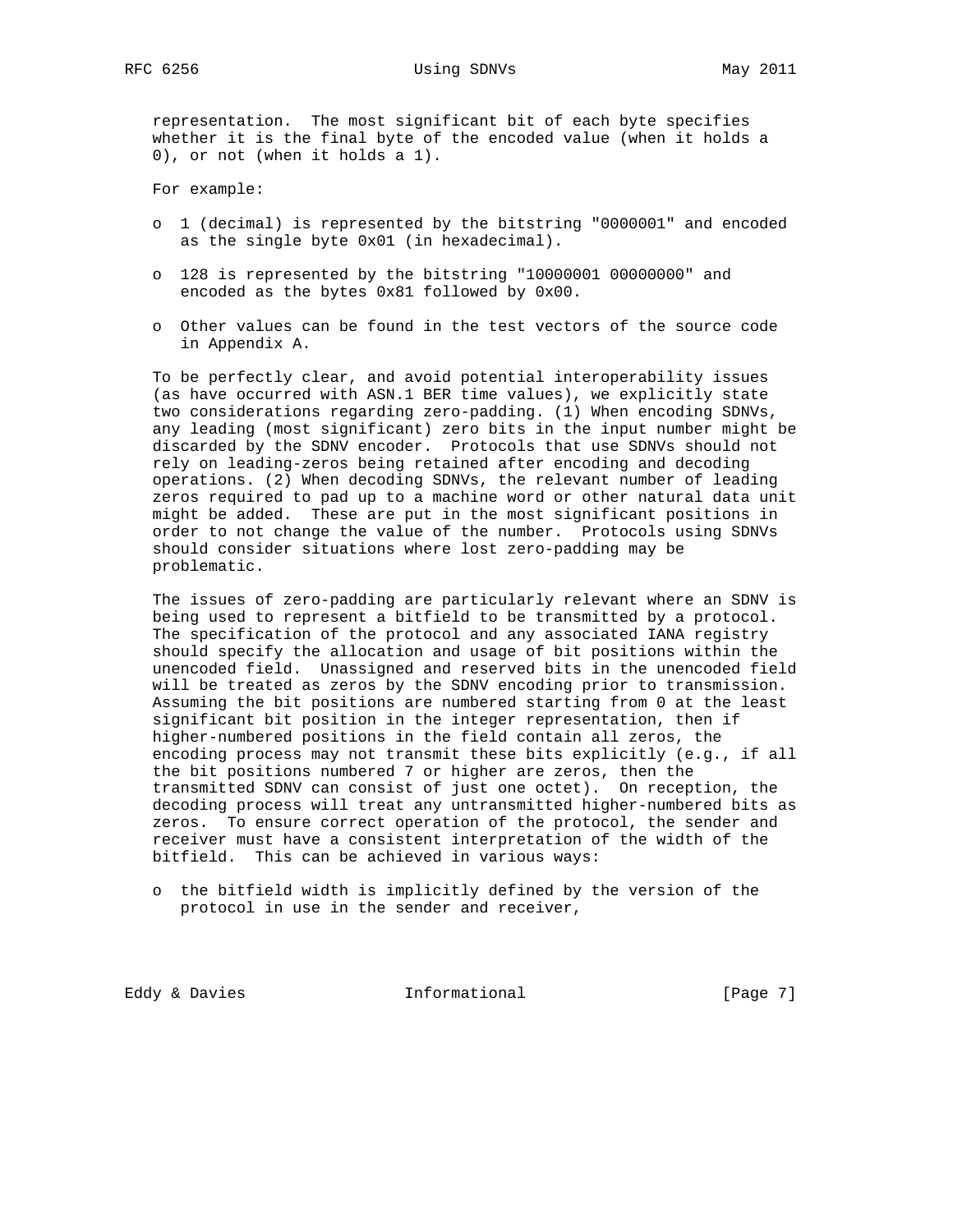- o sending the width of the bitfield explicitly in a separate item,
- o the higher-numbered bits can be safely ignored by the receiver (e.g., because they represent optimizations), or
- o marking the highest-numbered bit by prepending a '1' bit to the bitfield.

 The protocol specification must record how the consistent interpretation is achieved.

 The SDNV encoding technique is also known as Variable Byte Encoding (see Section 5.3.1 of [Manning09]) and is equivalent to Base-128 Elias Gamma Encoding (see Section 5.3.2 of [Manning09] and Section 3.5 of [Sayood02]). However, the primary motivation for SDNVs is to provide an extensible protocol framework rather than optimal data compression, which is the motivation behind the other uses of the technique. [Manning09] points out that the key feature of this encoding is that it is "prefix free" meaning that no code is a prefix of any other, which is an alternative way of expressing the self delimiting property.

3. Basic Algorithms

 This section describes some simple algorithms for creating and parsing SDNV fields. These may not be the most efficient algorithms possible, however, they are easy to read, understand, and implement. Appendix A contains Python source code implementing the routines described here. The algorithms presented here are convenient for converting between an internal data block and serialized data stream associated with a transmission device. Other approaches are possible with different efficiencies and trade-offs.

#### 3.1. Encoding Algorithm

 There is a very simple algorithm for the encoding operation that converts a non-negative integer (value n, of length 1+floor(log n) bits) into an SDNV. This algorithm takes n as its only argument and returns a string of bytes:

- o (Initial Step) Set a variable X to a byte sharing the least significant 7 bits of n, and with 0 in the most significant bit, and a variable Y to n, right-shifted by 7 bits.
- o (Recursion Step) If  $Y = 0$ , return X. Otherwise, set Z to the bitwise-or of 0x80 with the 7 least significant bits of Y, and append Z to X. Right-shift Y by 7 bits and repeat the Recursion Step.

Eddy & Davies **Informational** [Page 8]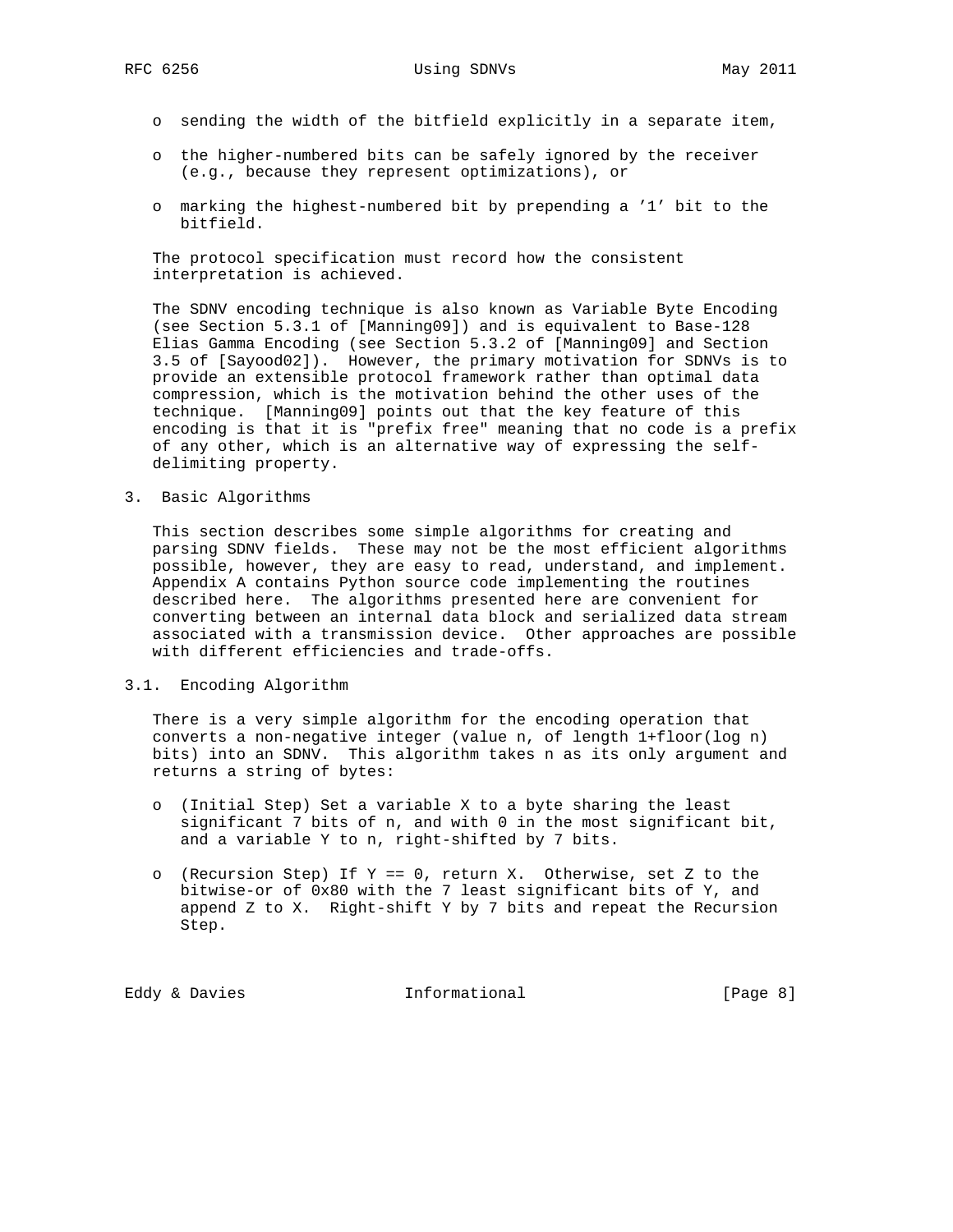This encoding algorithm has a time complexity of O(log n), since it takes a number of steps equal to  $ceil(n/7)$ , and no additional space beyond the size of the result (8/7 log n) is required. One aspect of this algorithm is that it assumes strings can be efficiently appended to new bytes. One way to implement this is to allocate a buffer for the expected length of the result and fill that buffer one byte at a time from the right end.

 If, for some reason, an implementation requires an encoded SDNV to be some specific length (possibly related to a machine word), any leftmost zero-padding included needs to properly set the high-order bit in each byte of padding.

3.2. Decoding Algorithm

 Decoding SDNVs is a more difficult operation than encoding them, due to the fact that no bound on the resulting value is known until the SDNV is parsed, at which point the value itself is already known. This means that if space is allocated in advance to hold the value that results from decoding an SDNV, in general, it is not known whether this space will be large enough until it is 7 bits away from being overflowed. However, as specified in Section 3.3, protocols using SDNVs must specify the largest number of bits that an implementation is expected to handle, which mitigates this problem.

- o (Initial Step) Set the result to 0. Set an index to the first byte of the encoded SDNV.
- o (Recursion Step) Shift the result left 7 bits. Add the low-order 7 bits of the value at the index to the result. If the high-order bit under the pointer is a 1, advance the index by one byte within the encoded SDNV and repeat the Recursion Step, otherwise return the current value of the result.

 This decoding algorithm takes no more additional space than what is required for the result (7/8 the length of the SDNV) and the pointer. The complication is that before the result can be left-shifted in the Recursion Step, an implementation needs to first make sure that this will not cause any bits to be lost, and re-allocate a larger piece of memory for the result, if required. The pure time complexity is the same as for the encoding algorithm given, but if re-allocation is needed due to the inability to predict the size of the result, decoding may be slower.

 These decoding steps include removal of any leftmost zero-padding that might be used by an encoder to create encodings of a certain length.

Eddy & Davies **Informational** [Page 9]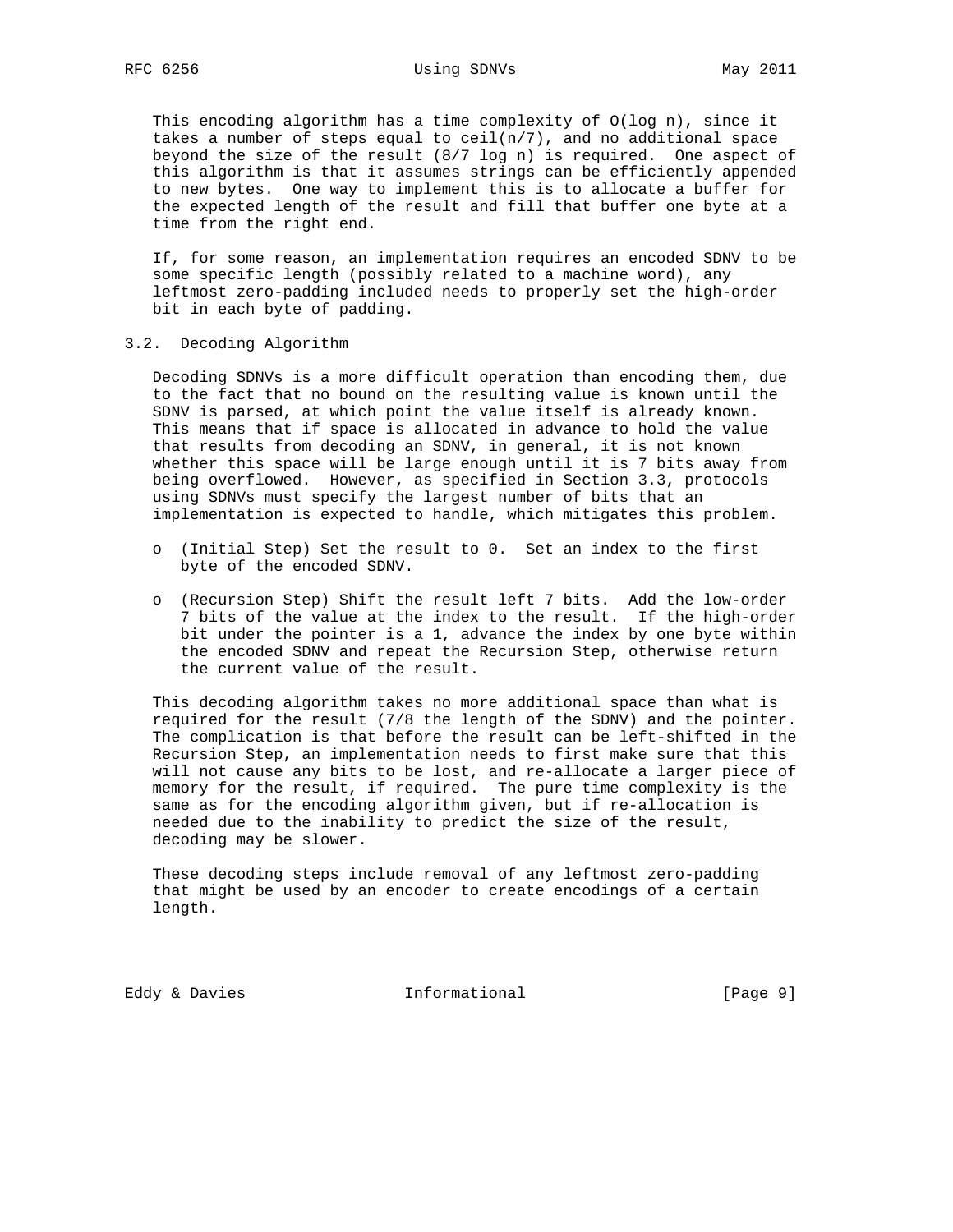## 3.3. Limitations of Implementations

 Because of efficiency considerations or convenience of internal representation of decoded integers, implementations may choose to limit the number of bits in SDNVs that they will handle. To avoid interoperability problems, any protocol that uses SDNVs must specify the largest number of bits in an SDNV that an implementation of that protocol is expected to handle.

 For example, Section 4.1 of [RFC5050] specifies that implementations of the DTN Bundle Protocol are not required to handle SDNVs with more than 64 bits in their unencoded value. Accordingly, integer values transmitted in SDNVs have an upper limit and SDNV-encoded flag fields must be limited to 64 bit positions in any future revisions of the protocol unless the restriction is altered.

4. Comparison to Alternatives

 This section compares three alternative ways of implementing the concept of SDNVs: (1) the TLV scheme commonly used in the Internet family, and many other families of protocols, (2) the old style of SDNVs (both the SDNV-8 and SDNV-16) defined in an early stage of LTP's development [BRF04], and (3) the current SDNV format.

 The TLV method uses two fixed-length fields to hold the Type and Length elements that then imply the syntax and semantics of the Value element. This is only similar to an SDNV in that the value element can grow or shrink within the bounds capable of being conveyed by the Length field. Two fundamental differences between TLVs and SDNVs are that through the Type element, TLVs also contain some notion of what their contents are semantically, while SDNVs are simply generic non negative integers, and protocol engineers still have to choose fixed field lengths for the Type and Length fields in the TLV format.

 Some protocols use TLVs where the value conveyed within the Length field needs to be decoded into the actual length of the Value field. This may be accomplished through simple multiplication, left shifting, or a look-up table. In any case, this tactic limits the granularity of the possible Value lengths, and can contribute some degree of bloat if Values do not fit neatly within the available decoded Lengths.

 In the SDNV format originally used by LTP, parsing the first byte of the SDNV told an implementation how much space was required to hold the contained value. There were two different types of SDNVs defined for different ranges of use. The SDNV-8 type could hold values up to 127 in a single byte, while the SDNV-16 type could hold values up to 32,767 in 2 bytes. Both formats could encode values requiring up to

Eddy & Davies **Informational** [Page 10]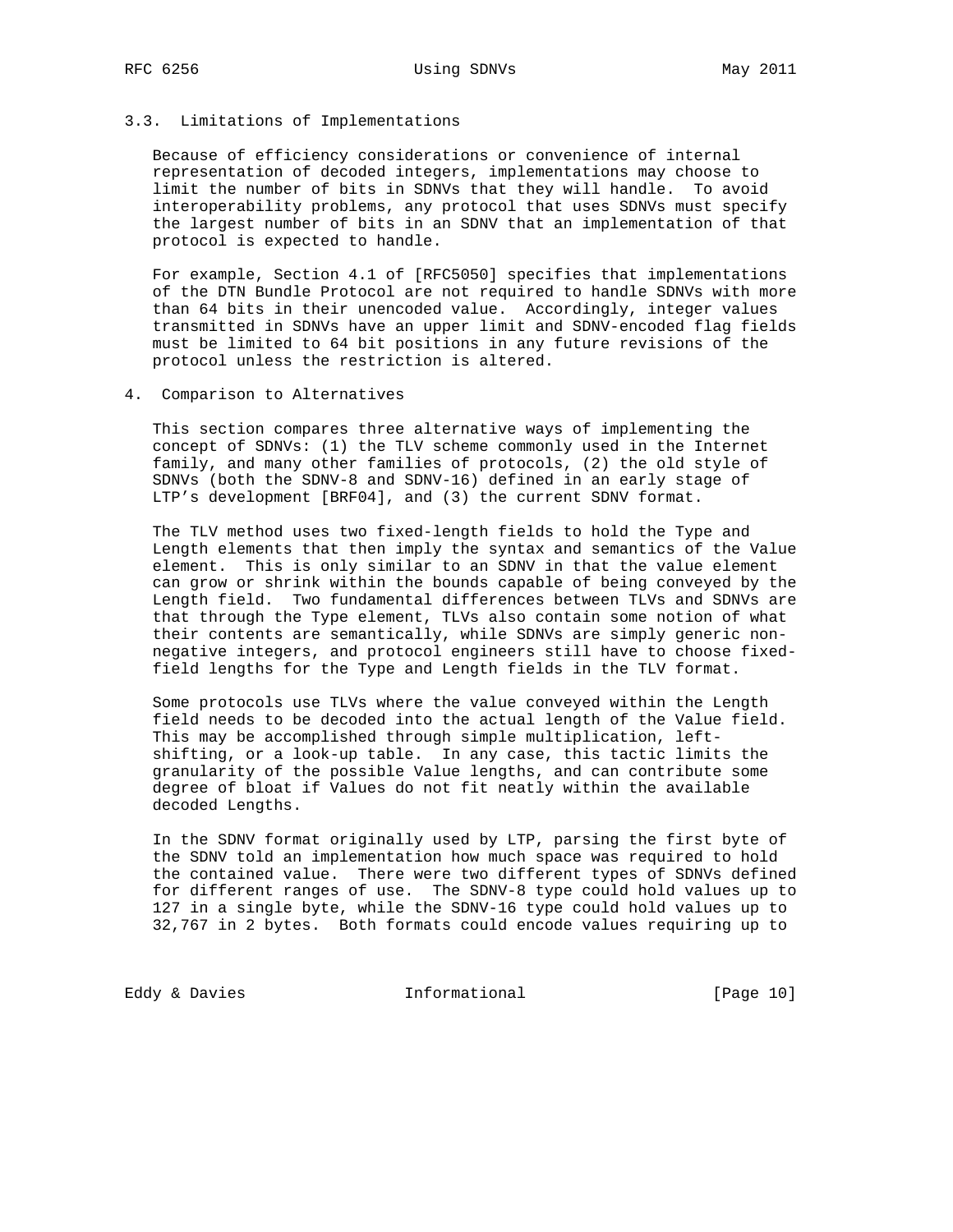N bytes in N+2 bytes, where N<127. The major difference between this old SDNV format and the current SDNV format is that the new format is not as easily decoded as the old format was, but the new format also has absolutely no limitation on its length.

 The advantage in ease of parsing the old format manifests itself in two aspects: (1) the size of the value is determinable ahead of time, in a way equivalent to parsing a TLV, and (2) the actual value is directly encoded and decoded, without shifting and masking bits as is required in the new format. For these reasons, the old format requires less computational overhead to deal with, but is also very limited in that it can only hold a 1024-bit number, at maximum. Since according to IETF Best Current Practices, an asymmetric cryptography key needed to last for a long term requires using moduli of over 1228 bits [RFC3766], this could be seen as a severe limitation of the old style of SDNVs, from which the currently used style does not suffer.

 Table 1 compares the maximum values that can be encoded into SDNVs of various lengths using the old SDNV-8/16 method and the current SDNV method. The only place in this table where SDNV-16 is used rather than SDNV-8 is in the 2-byte row. Starting with a single byte, the two methods are equivalent, but when using 2 bytes, the old method is a more compact encoding by one bit. From 3 to 7 bytes of length though, the current SDNV format is more compact, since it only requires one bit per byte of overhead, whereas the old format used a full byte. Thus, at 8 bytes, both schemes are equivalent in efficiency since they both use 8 bits of overhead. Up to 129 bytes, the old format is more compact than the current one, although after this, limit it becomes unusable.

Eddy & Davies **Informational** [Page 11]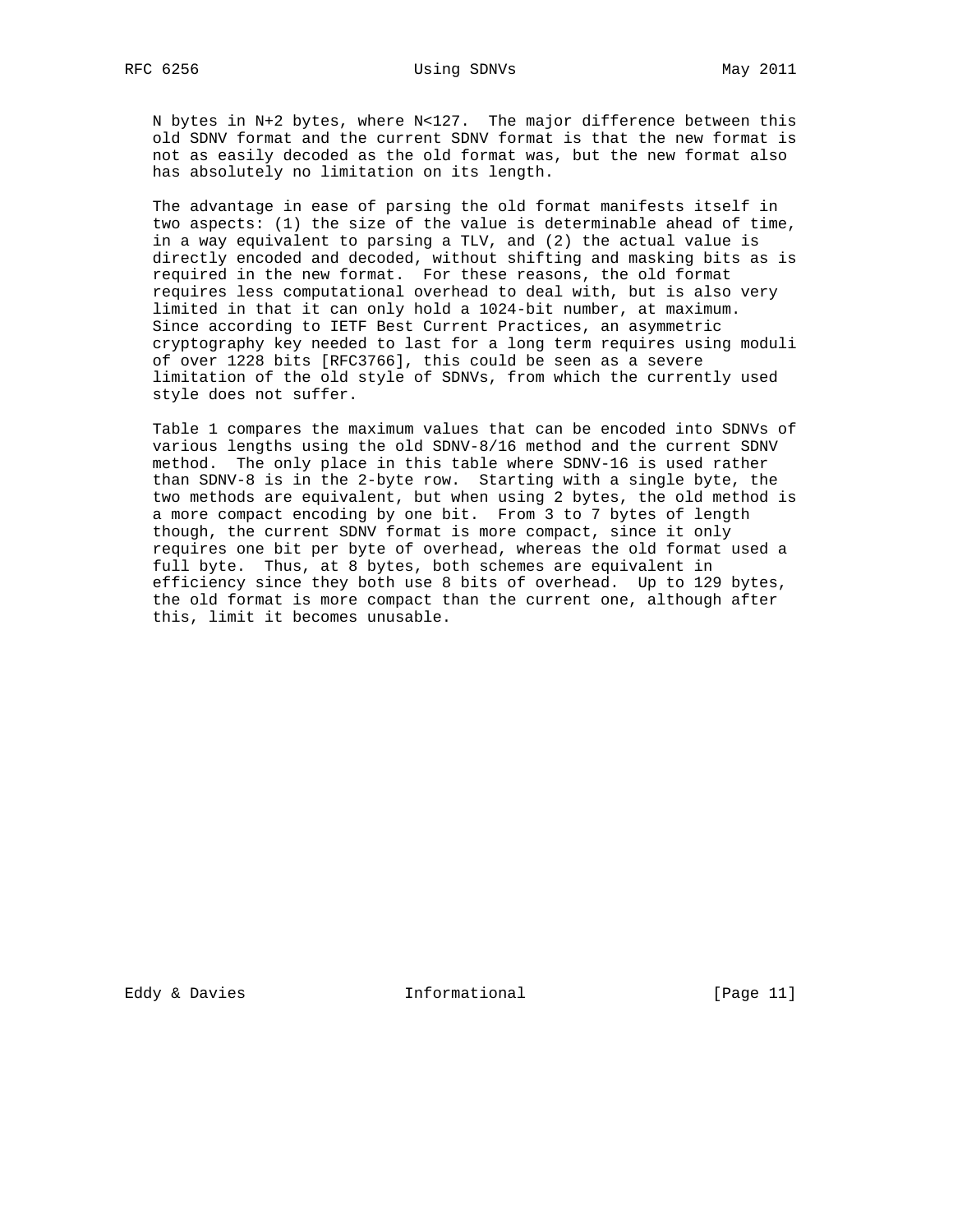| Bytes          | $SDNV-8/16$<br>Maximum Value   Maximum | SDNV<br>Value       | $SDNV-8/16$<br>  Overhead Bits   Overhead | SDNV<br><b>Bits</b> |
|----------------|----------------------------------------|---------------------|-------------------------------------------|---------------------|
| $\mathbf{1}$   | 127                                    | 127                 | $\mathbf{1}$                              | $\mathbf{1}$        |
| 2              | 32,767                                 | 16,383              | $\mathbf{1}$                              | $\overline{a}$      |
| $\overline{3}$ | 65,535                                 | 2,097,151           | $\,8\,$                                   | $\mathbf{3}$        |
| $\overline{4}$ | $2^224 - 1$                            | $2^228 - 1$         | 8                                         | $\overline{4}$      |
| 5              | $2^332 - 1$                            | $2^335 - 1$         | 8                                         | 5                   |
| 6              | $2^40 - 1$                             | $2^42 - 1$          | 8                                         | 6                   |
| 7              | $2^{\wedge}48 - 1$                     | $2^49 - 1$          | $\,8\,$                                   | 7                   |
| 8              | $2^556 - 1$                            | $2^556 - 1$         | $\,8\,$                                   | 8                   |
| 9              | $2^64 - 1$                             | $2^63 - 1$          | 8                                         | 9                   |
| 10             | $2^{\lambda}72 - 1$                    | $2^{\lambda}70 - 1$ | 8                                         | 10                  |
| 16             | $2^120 - 1$                            | $2^112 - 1$         | 8                                         | 16                  |
| 32             | $2^{\wedge}248 - 1$                    | $2^224 - 1$         | $\,8\,$                                   | 32                  |
| 64             | $2^504 - 1$                            | $2^{\wedge}448 - 1$ | 8                                         | 64                  |
| 128            | $2^1016 - 1$                           | $2^896 - 1$         | 8                                         | 128                 |
| 129            | $2^1024 - 1$                           | $2^{\sim}903 - 1$   | 8                                         | 129                 |
| 130            | N/A                                    | $2^0910 - 1$        | N/A                                       | 130                 |
| 256            | N/A                                    | $2^1792 - 1$        | N/A                                       | 256                 |

## Table 1

 Suggested usages of the SDNV format that leverage its strengths and limit the effects of its weaknesses are discussed in Section 1.3.

 Another aspect of the comparison between SDNVs and alternatives using fixed-length fields is the result of errors in transmission. Bit errors in an SDNV can result in either errors in the decoded value,

Eddy & Davies **Informational** [Page 12]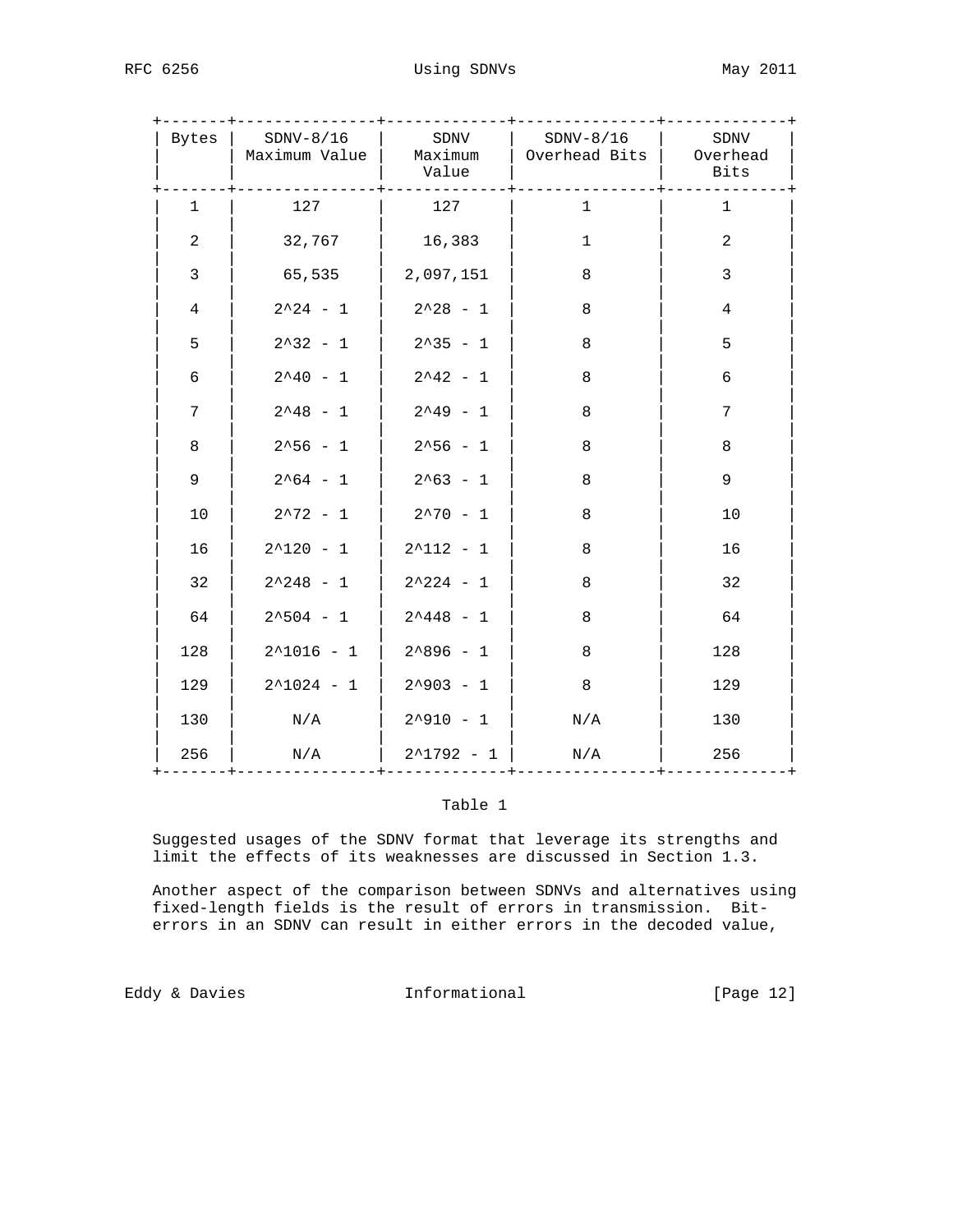RFC 6256 Using SDNVs May 2011

 or parsing errors in subsequent fields of the protocol. In fixed length fields, bit errors always result in errors to the decoded value rather than parsing errors in subsequent fields. If the decoded values from either type of field encoding (SDNV or fixed length) are used as indexes, offsets, or lengths of further fields in the protocol, similar failures result.

5. Security Considerations

 The only security considerations with regard to SDNVs are that code that parses SDNVs should have bounds-checking logic and be capable of handling cases where an SDNV's value is beyond the code's ability to parse. These precautions can prevent potential exploits involving SDNV decoding routines.

 Stephen Farrell noted that very early definitions of SDNVs also allowed negative integers. This was considered a potential security hole, since it could expose implementations to underflow attacks during SDNV decoding. There is a precedent in that many existing TLV decoders map the Length field to a signed integer and are vulnerable in this way. An SDNV decoder should be based on unsigned types and not have this issue.

6. Acknowledgements

 Scott Burleigh, Manikantan Ramadas, Michael Demmer, Stephen Farrell, and other members of the IRTF DTN Research Group contributed to the development and usage of SDNVs in DTN protocols. George Jones and Keith Scott from Mitre, Lloyd Wood, Gerardo Izquierdo, Joel Halpern, Peter TB Brett, Kevin Fall, and Elwyn Davies also contributed useful comments on and criticisms of this document. DTNRG last call comments on the document were sent to the mailing list by Lloyd Wood, Will Ivancic, Jim Wyllie, William Edwards, Hans Kruse, Janico Greifenberg, Teemu Karkkainen, Stephen Farrell, and Scott Burleigh. Further constructive comments from Dave Crocker, Lachlan Andrew, and Michael Welzl were incorporated.

 Work on this document was performed at NASA's Glenn Research Center, in support of the NASA Space Communications Architecture Working Group (SCAWG), NASA's Earth Science Technology Office (ESTO), and the FAA/Eurocontrol Future Communications Study (FCS) in the 2005-2007 time frame, while the editor was an employee of Verizon Federal Network Systems.

Eddy & Davies **Informational** [Page 13]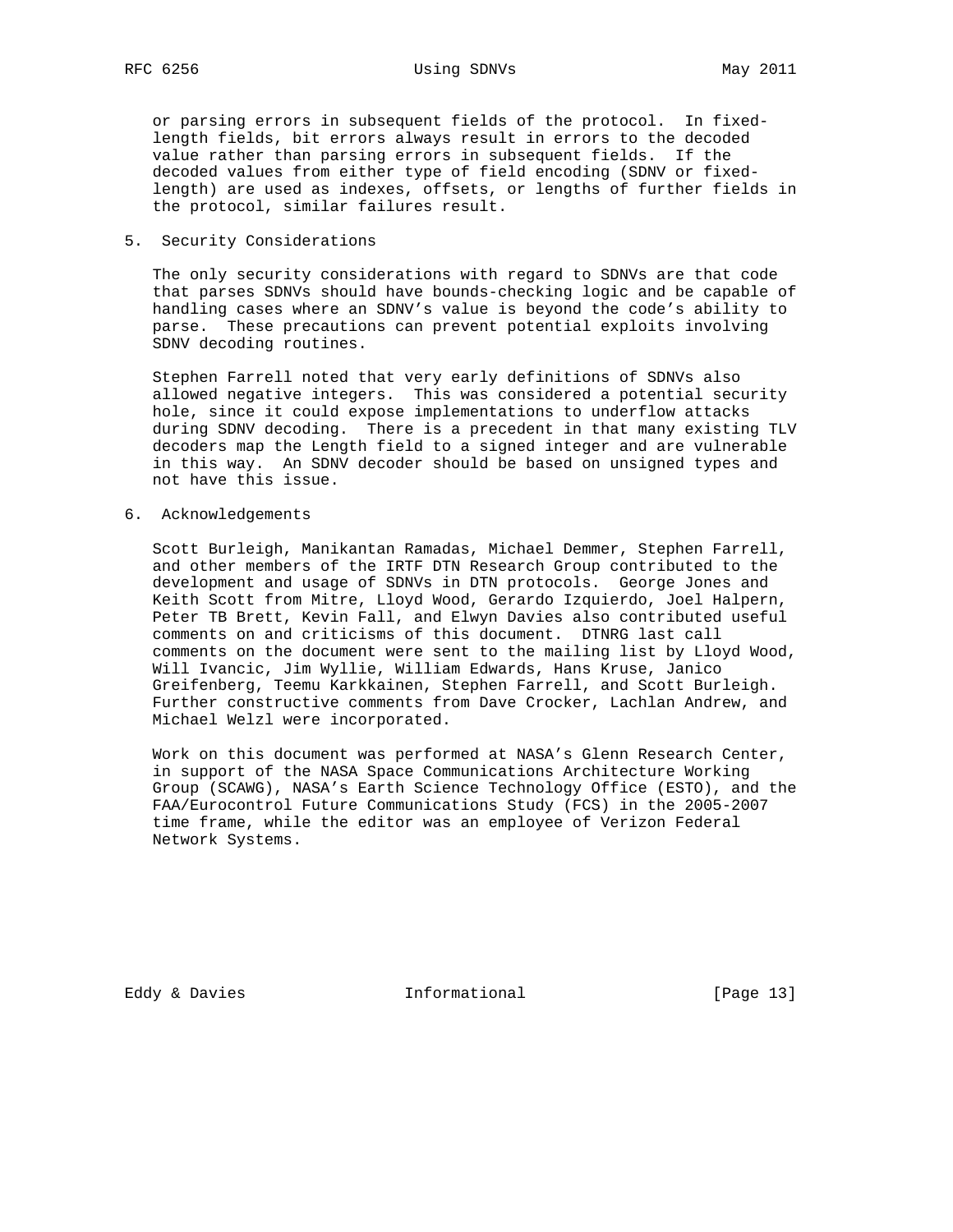- 7. Informative References
	- [ASN1] ITU-T Rec. X.680, "Abstract Syntax Notation One (ASN.1). Specification of Basic Notation", ISO/IEC 8824-1:2002, 2002.
	- [BRF04] Burleigh, S., Ramadas, M., and S. Farrell, "Licklider Transmission Protocol", Work in Progress, May 2004.
	- [Hain05] Hain, T., "A Pragmatic Report on IPv4 Address Space Consumption", Internet Protocol Journal Vol. 8, No. 3, September 2005.
	- [IEN21] Cerf, V. and J. Postel, "Specification of Internetwork Transmission Control Program: TCP Version 3", Internet Experimental Note 21, January 1978.
	- [Manning09] Manning, c., Raghavan, P., and H. Schuetze, "Introduction to Information Retrieval", Cambridge University Press ISBN-13: 978-0521865715, 2009, <http://informationretrieval.org/>.
	- [RFC0713] Haverty, J., "MSDTP-Message Services Data Transmission Protocol", RFC 713, April 1976.
	- [RFC0791] Postel, J., "Internet Protocol", STD 5, RFC 791, September 1981.
	- [RFC0793] Postel, J., "Transmission Control Protocol", STD 7, RFC 793, September 1981.
	- [RFC1323] Jacobson, V., Braden, B., and D. Borman, "TCP Extensions for High Performance", RFC 1323, May 1992.
	- [RFC2993] Hain, T., "Architectural Implications of NAT", RFC 2993, November 2000.
	- [RFC3766] Orman, H. and P. Hoffman, "Determining Strengths For Public Keys Used For Exchanging Symmetric Keys", BCP 86, RFC 3766, April 2004.
	- [RFC4963] Heffner, J., Mathis, M., and B. Chandler, "IPv4 Reassembly Errors at High Data Rates", RFC 4963, July 2007.
	- [RFC5050] Scott, K. and S. Burleigh, "Bundle Protocol Specification", RFC 5050, November 2007.

Eddy & Davies **Informational** [Page 14]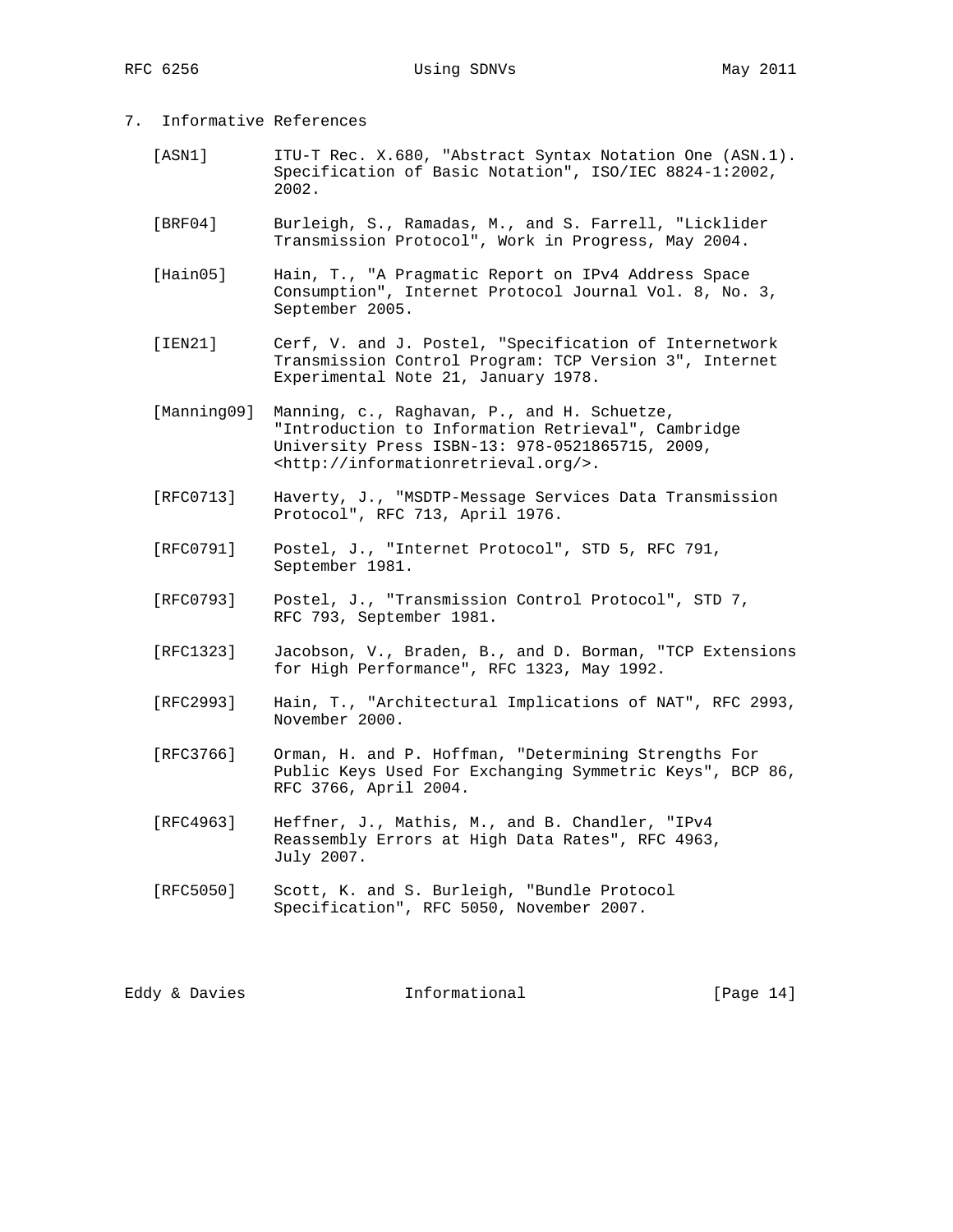- [RFC5325] Burleigh, S., Ramadas, M., and S. Farrell, "Licklider Transmission Protocol - Motivation", RFC 5325, September 2008.
- [RFC5326] Ramadas, M., Burleigh, S., and S. Farrell, "Licklider Transmission Protocol - Specification", RFC 5326, September 2008.
- [Sayood02] Sayood, K., "Lossless Data Compression", Academic Press ISBN-13: 978-0126208610, December 2002, <http://books.google.co.uk/books?id=LjQiGwyabVwC>.
- [X.690] ITU-T Rec. X.690, "Abstract Syntax Notation One (ASN.1). Encoding Rules: Specification of Basic Encoding Rules (BER), Canonical Encoding Rules (CER) and Distinguished Encoding Rules (DER)", ISO/IEC 8825-1:2002, 2002.

Eddy & Davies **Informational** [Page 15]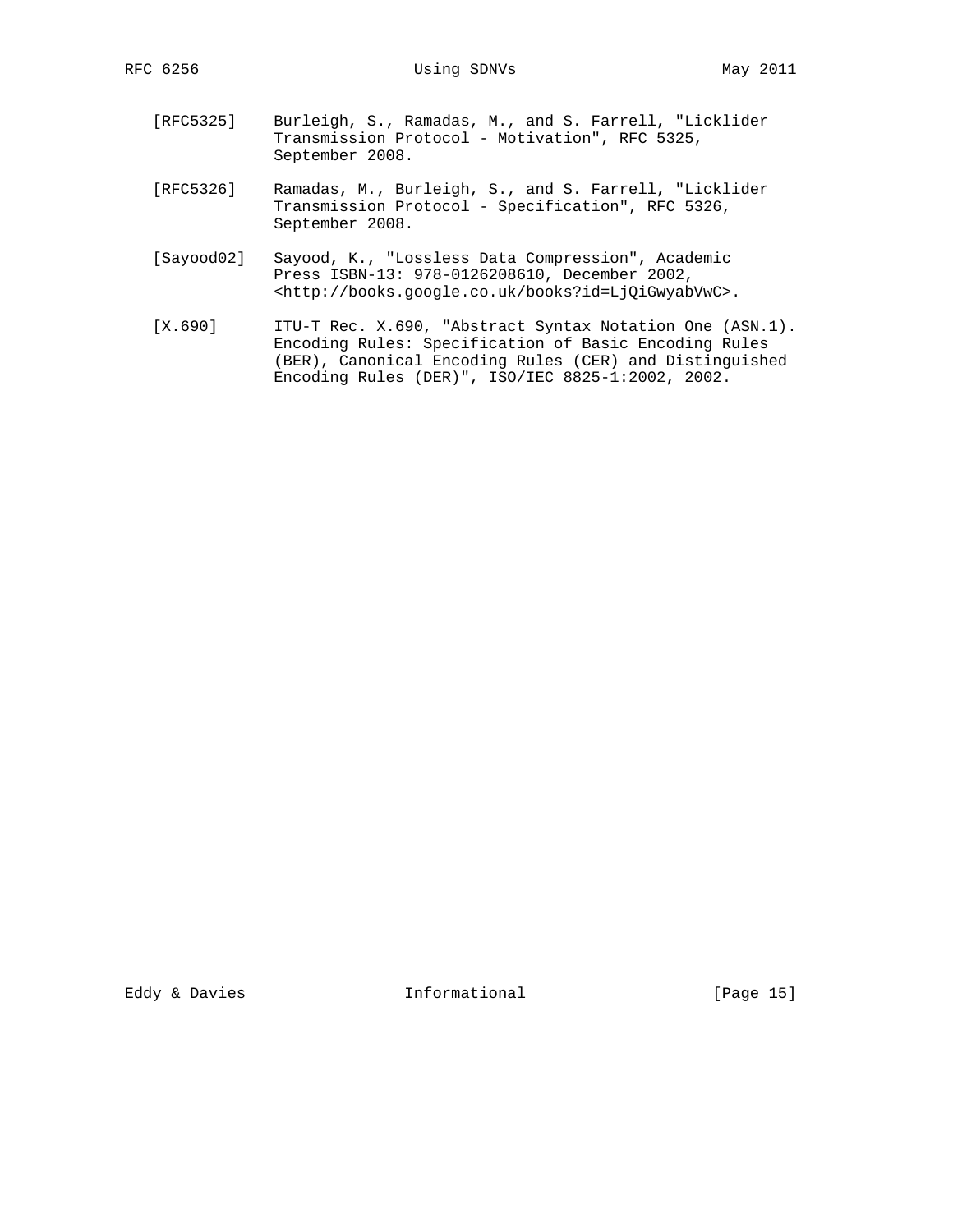RFC 6256 Using SDNVs May 2011

```
Appendix A. SDNV Python Source Code
```

```
 # This code may be freely copied. Attribution would be appreciated.
 #
 # sdnv_decode() takes a string argument (s), which is assumed to be
 # an SDNV, and optionally a number (slen) for the maximum number of
 # bytes to parse from the string. The function returns a pair of
 # the non-negative integer n that is the numeric value encoded in
 # the SDNV, and integer that is the distance parsed into the input
 # string. If the slen argument is not given (or is not a non-zero
 # number) then, s is parsed up to the first byte whose high-order
 # bit is 0 -- the length of the SDNV portion of s does not have to
 # be pre-computed by calling code. If the slen argument is given
 # as a non-zero value, then slen bytes of s are parsed. The value
 # for n of -1 is returned for any type of parsing error.
 #
 # NOTE: In python, integers can be of arbitrary size. In other
 # languages, such as C, SDNV-parsing routines should take
 # precautions to avoid overflow (e.g., by using the Gnu MP library,
 # or similar).
 #
 def sdnv_decode(s, slen=0):
 n = long(0)for i in range(0, len(s)):
   v = ord(s[i])n = n << 7n = n + (v & 0x7F)if v>>7 == 0:
     slen = i+1 break
   elif i == len(s)-1 or (slen != 0 and i > slen):
     n = -1 # reached end of input without seeing end of SDNV
  return (n, slen)
 # sdnv_encode() returns the SDNV-encoded string that represents n.
 # An empty string is returned if n is not a non-negative integer
 def sdnv_encode(n):
 r = ""
   # validate input
  if n \geq 0 and (type(n) in [type(int(1)), type(long(1))]):
   flag = 0 done = False
    while not done:
      # encode lowest 7 bits from n
     newbits = n \& 0x7Fn = n >> 7r = chr(newbits + flag) + r if flag == 0:
```

```
Eddy & Davies Informational [Page 16]
```